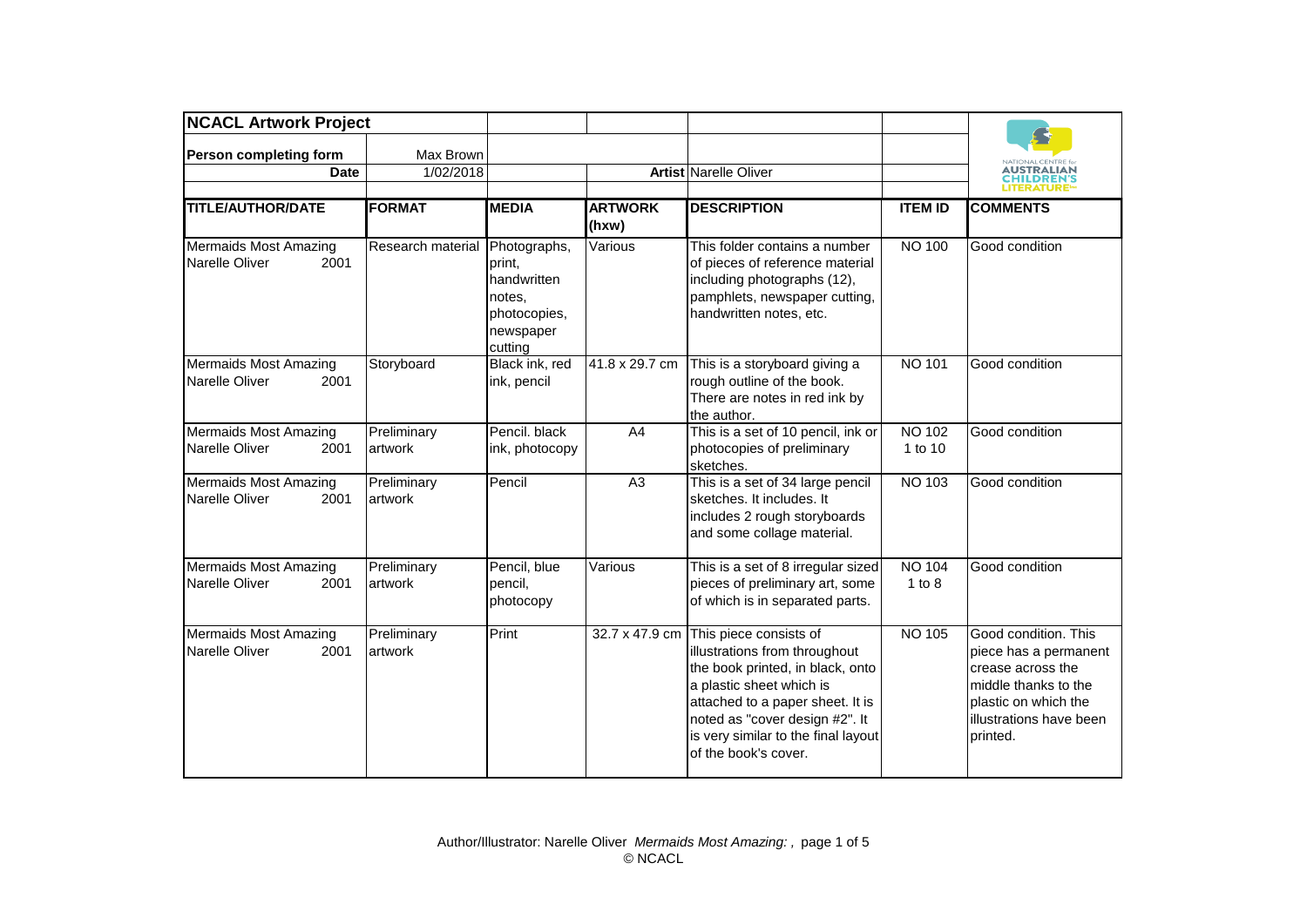| <b>TITLE/AUTHOR/DATE</b>                                      | <b>FORMAT</b>          | <b>MEDIA</b>                               | <b>ARTWORK</b> | <b>DESCRIPTION</b>                                                                                                                                                                                                                 | <b>ITEM ID</b>              | <b>COMMENTS</b>                                                                                                                                                                  |
|---------------------------------------------------------------|------------------------|--------------------------------------------|----------------|------------------------------------------------------------------------------------------------------------------------------------------------------------------------------------------------------------------------------------|-----------------------------|----------------------------------------------------------------------------------------------------------------------------------------------------------------------------------|
|                                                               |                        |                                            | (hxw)          |                                                                                                                                                                                                                                    |                             |                                                                                                                                                                                  |
| <b>Mermaids Most Amazing</b><br>Narelle Oliver<br>2001        | Preliminary<br>artwork | Print                                      | A <sub>3</sub> | These are 5 sheets of<br>photocopies of illustrations.<br>One sheet has pencil<br>illustrations on the back. The<br>illustrations are those that<br>appear on pages 4 to 7 and 10<br>& 11.                                         | <b>NO 106</b><br>$1$ to $5$ | Good condition                                                                                                                                                                   |
| <b>Mermaids Most Amazing</b><br><b>Narelle Oliver</b><br>2001 | Preliminary text       | Print, red ink,<br>black ink               | 41.7 x 28.7 cm | These are 12 sheets of early<br>printed text with notes in red<br>ink and black ink. This is not<br>the final text used in the book                                                                                                | <b>NO 107</b><br>1 to 12    | Good condition                                                                                                                                                                   |
| <b>Mermaids Most Amazing</b><br>Narelle Oliver<br>2001        | Preliminary<br>artwork | Photocopy                                  | Various        | These four pieces are colour<br>photocopies of the Yawkyawk<br>Mermaid Dreaming figure - see<br>page 20 of the book.                                                                                                               | <b>NO 108</b><br>$1$ to $4$ | Good condition                                                                                                                                                                   |
| <b>Mermaids Most Amazing</b><br>Narelle Oliver<br>2001        | Preliminary<br>artwork | Various inks,<br>watercolour               | Various        | This is a collection of 26<br>relatively small test prints in<br>various coloured inks and, in<br>some instances, have been<br>coloured with watercolours. It<br>also includes a page of<br>watercolour test strips with<br>notes. | <b>NO 109</b>               | Good condition                                                                                                                                                                   |
| <b>Mermaids Most Amazing</b><br>Narelle Oliver<br>2001        | Preliminary<br>artwork | Various inks,<br>watercolour               | Various        | This is a collection of 25 lino<br>cut test prints in various<br>colours, some with watercolour<br>added, one with handwritten<br>notes.                                                                                           | NO 110<br>to 25             | Good condition                                                                                                                                                                   |
| <b>Mermaids Most Amazing</b><br><b>Narelle Oliver</b><br>2001 | Final artwork          | Lino cut, inks,<br>watercolour,<br>collage | 38.7 x 54.4 cm | A map of the world within two<br>circles over a title ribbon and<br>surrounded by mermaids, a<br>whale and a ship. This is part<br>of the endpapers of the book.<br>The text is not included                                       | <b>NO 111</b>               | Good condition The<br>piece is attached to a<br>larger backing which<br>has some slight foxing.<br>The pieces have not<br>been separated for fear<br>of damaging the<br>artwork. |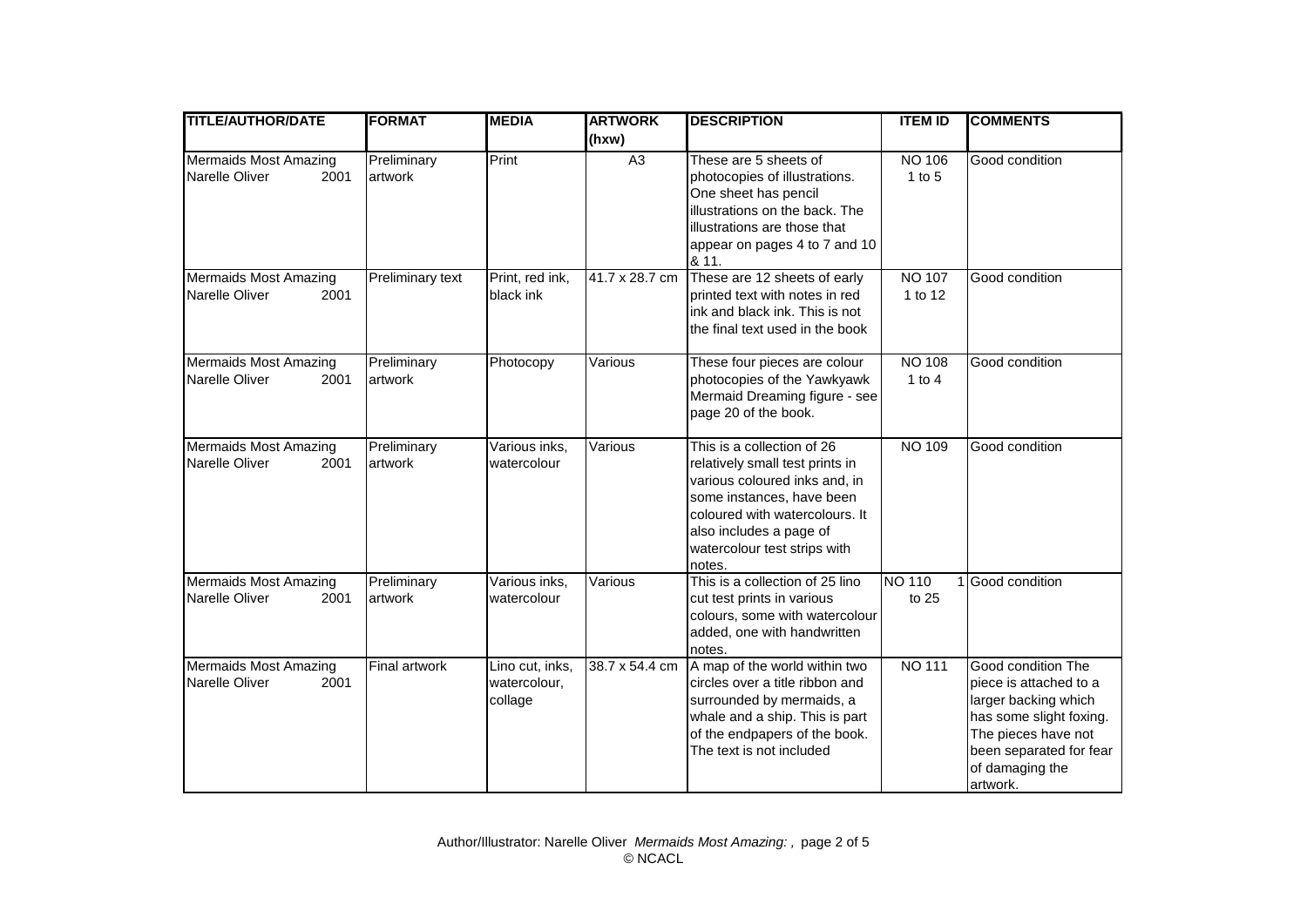| <b>TITLE/AUTHOR/DATE</b>                                      | <b>FORMAT</b>        | <b>MEDIA</b>                               | <b>ARTWORK</b>                                           | <b>DESCRIPTION</b>                                                                                                                                                                                                                                                                       | <b>ITEM ID</b> | <b>COMMENTS</b>                                                                                                                                                                                 |
|---------------------------------------------------------------|----------------------|--------------------------------------------|----------------------------------------------------------|------------------------------------------------------------------------------------------------------------------------------------------------------------------------------------------------------------------------------------------------------------------------------------------|----------------|-------------------------------------------------------------------------------------------------------------------------------------------------------------------------------------------------|
|                                                               |                      |                                            | (hxw)                                                    |                                                                                                                                                                                                                                                                                          |                |                                                                                                                                                                                                 |
| <b>Mermaids Most Amazing</b><br>Narelle Oliver<br>2001        | <b>Final artwork</b> | Lino cut, inks,<br>watercolour,<br>collage | 46.0 x 36.8 cm<br>sighted<br>63.0 x 54.8 cm<br><b>OA</b> | 3 illustrations. 1. The<br>Babylonian God Oannes with 3<br>fish. 2. A Polynesian god with<br>a fish tail and half fish body. 3.<br>Vishnu, an Indian god with a<br>fish tail. Pages 4 and 5.                                                                                             | <b>NO 112</b>  | Good condition. These<br>three, separate<br>illustrations are mounted<br>on a backing board<br>surrounded by a mask.<br>There is a note, perhaps<br>by the author, on the<br>back of the piece. |
| <b>Mermaids Most Amazing</b><br>2001<br><b>Narelle Oliver</b> | <b>Final artwork</b> | Lino cut, inks,<br>watercolour,<br>collage | 13.9 x 41.0 cm                                           | A man-fish with two tails<br>holding a staff accompanied by<br>two fish. Page 5.                                                                                                                                                                                                         | <b>NO 113</b>  | Good condition. This<br>This piece is mounted<br>on a slightly larger<br>backing piece. The<br>pieces have not been<br>separated for fear of<br>damaging the artwork.                           |
| <b>Mermaids Most Amazing</b><br><b>Narelle Oliver</b><br>2001 | <b>Final artwork</b> | Lino cut, inks,<br>watercolour,<br>collage | 41.3 x 31.9 cm                                           | 8 illustrations. 1. A mermaid<br>among reeds. 2. A mermaid at<br>night. 3. A Scottish Selkie. 4. A<br>singing mermaid. 5. A Maori<br>hut with mermaids, 6, A<br>Japanese mermaid holding a<br>pipe. 7. A mermaid sitting on a<br>horse at an oasis, 8. A<br>mermaid with bird-like feet. | <b>NO 114</b>  | Good condition. This<br>This piece is mounted<br>on a slightly larger<br>backing piece. The<br>pieces have not been<br>separated for fear of<br>damaging the artwork.                           |
| <b>Mermaids Most Amazing</b><br>Narelle Oliver<br>2001        | <b>Final artwork</b> | Lino cut, inks,<br>watercolour,<br>collage | 42.0 x 30.8 cm                                           | 9 illustrations. 1. An African<br>mermaid on a rock, 2, A<br>merman in a cap. 3. A cow. 4<br>A waterfall. 5. A stream . 6. A<br>webbed hand. 7. A face with<br>green teeth. 8. A mermaid with<br>spikes, 9. A mermaid with two<br>tail. Page 7.                                          | <b>NO 115</b>  | Good condition                                                                                                                                                                                  |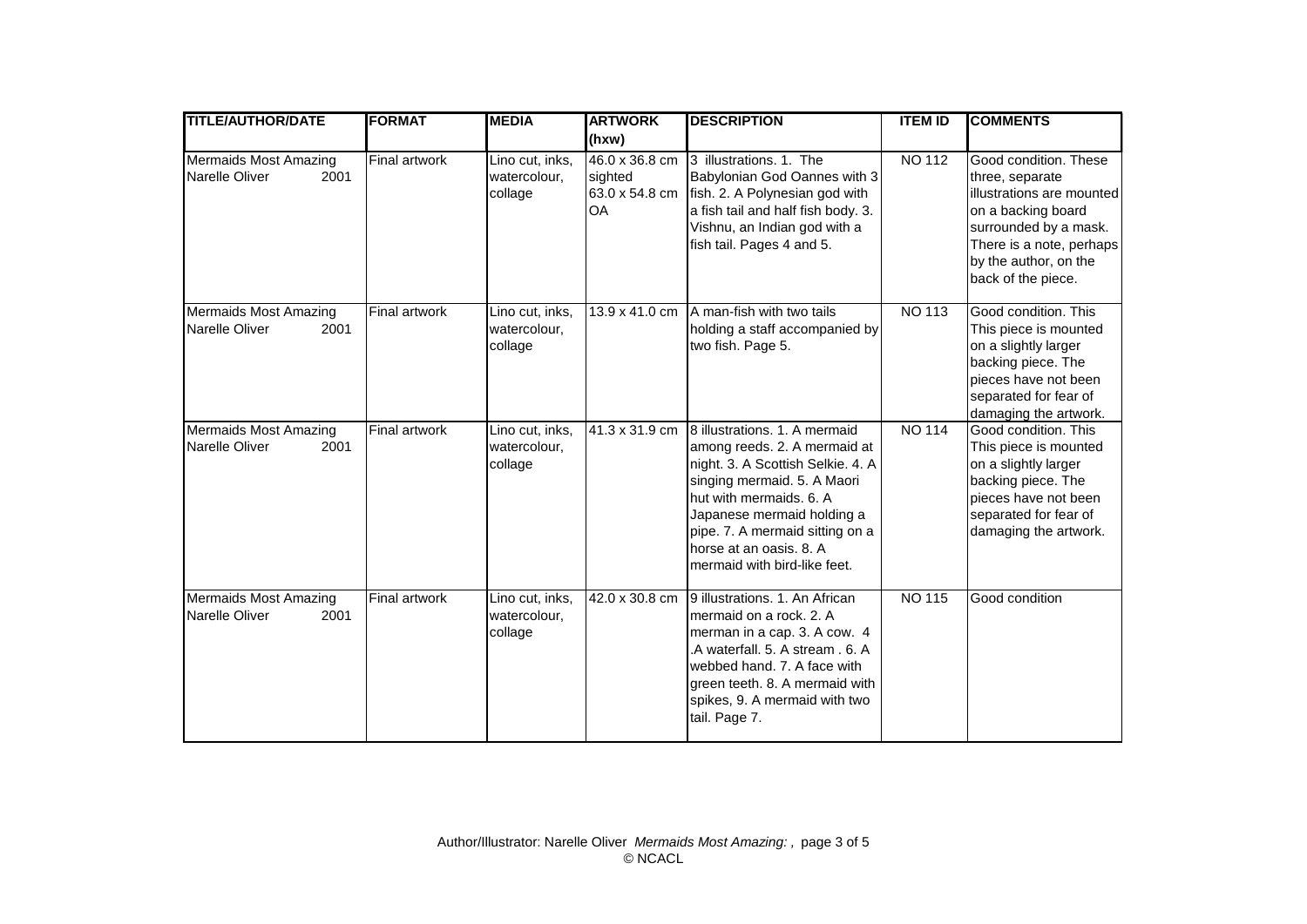| <b>TITLE/AUTHOR/DATE</b>                                      | <b>FORMAT</b>        | <b>MEDIA</b>                               | <b>ARTWORK</b>                                           | <b>DESCRIPTION</b>                                                                                                                                                                                                                                                                                                                                                                                            | <b>ITEM ID</b> | <b>COMMENTS</b>                                                                                                                                                                               |
|---------------------------------------------------------------|----------------------|--------------------------------------------|----------------------------------------------------------|---------------------------------------------------------------------------------------------------------------------------------------------------------------------------------------------------------------------------------------------------------------------------------------------------------------------------------------------------------------------------------------------------------------|----------------|-----------------------------------------------------------------------------------------------------------------------------------------------------------------------------------------------|
|                                                               |                      |                                            | (hxw)                                                    |                                                                                                                                                                                                                                                                                                                                                                                                               |                |                                                                                                                                                                                               |
| <b>Mermaids Most Amazing</b><br>Narelle Oliver<br>2001        | <b>Final artwork</b> | Lino cut, inks,<br>watercolour,<br>collage | 43.1 x 24.5 cm<br>36.6 x 37.3 cm                         | These are two pieces of<br>artwork attached to a common<br>backing sheet. Illustration for<br>page 10 is a hand dropping a<br>small fish into a glass tank<br>where there is a small<br>mermaid. A cat looks on. Five<br>illustration for page 11 are 1. A<br>seascape with a windmill and<br>mermaid. 2. A claw. 3. A<br>sleeping head with bees. 4. A<br>mermaid in a coffin. 5. A<br>mermaid and a merman. | <b>NO 116</b>  | Good condition. There is<br>bad foxing on the<br>backing sheet but this<br>has not affected the<br>illustrations. The<br>illustrations have not<br>been removed for fear<br>of damaging them. |
| <b>Mermaids Most Amazing</b><br><b>Narelle Oliver</b><br>2001 | <b>Final artwork</b> | Lino cut, inks,<br>watercolour,<br>collage | 34.0 x 46.3 cm<br>sighted<br>50.9 x 62.2 cm<br><b>OA</b> | A monkey's body and a fish<br>tailed creature is caught up in<br>a fishing net. Pages 12 and 13.                                                                                                                                                                                                                                                                                                              | <b>NO 117</b>  | Good condition. This<br>piece is mounted on<br>core foam and is<br>masked.                                                                                                                    |
| <b>Mermaids Most Amazing</b><br><b>Narelle Oliver</b><br>2001 | Final artwork        | Lino cut, inks,<br>watercolour,<br>collage | 41.0 x 53.3 cm                                           | Above a scene of two men<br>carrying a stretcher and a man<br>towards a beach with a three<br>masted sailing ship in the<br>background, there is a<br>bookmark with three figures<br>transforming legs to fishtails<br>and two copies of a newspaper<br>together with a merman sign.<br>pages 16 and 17.                                                                                                      | <b>NO 118</b>  | Good condition                                                                                                                                                                                |
| <b>Mermaids Most Amazing</b><br><b>Narelle Oliver</b><br>2001 | <b>Final artwork</b> | Lino cut, inks,<br>watercolour,<br>collage | 19.8 x 24.7 cm                                           | 3 illustrations. 1.A monkey's<br>body attached to a fish's tail<br>with a cotton reel, 2. A fish<br>head and body. 3. Two halves<br>of a monkey. Page 18.                                                                                                                                                                                                                                                     | <b>NO 119</b>  | Good condition. There is<br>bad foxing on the<br>backing sheet but this<br>has not affected the<br>illustrations. The<br>illustrations have not<br>been removed for fear<br>of damaging them. |